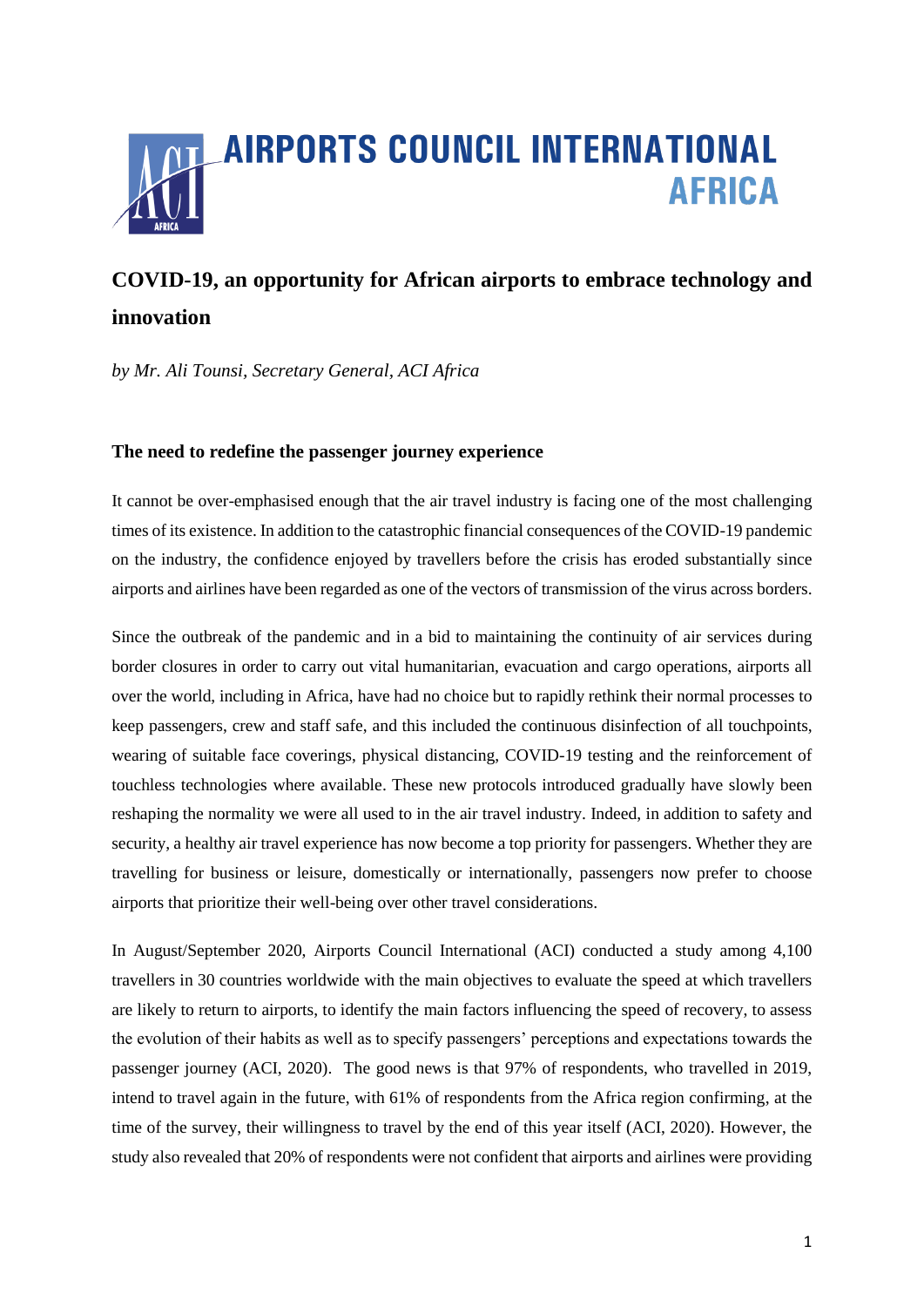a safe environment, and those that were planning to travel were expecting specific measures to be implemented by airports (ACI, 2020). The most expected measure was the mandatory use of masks for all passengers and airport staff, as confirmed by 48% of all respondents, followed by a 28% of respondents for COVID-19 test prior to their journey, hand sanitizing stations (28% of respondents), and interestingly, 27% of respondents looking forward for a contactless experience (ACI, 2020).

Therefore, notwithstanding the recent encouraging news of the implementation of a number of potentially successful vaccines against the COVID-19 virus, the latter has unfortunately left an indelible print in the minds and habits of most passengers, and to such an extent, that their normal travel expectations may have been permanently redefined.

As the airport industry now begins to plan for a sustainable recovery after a gradual restart over the past few months, it will be even more important for airports to listen, understand, and respond to the changing needs and expectations of the travelling public. Indeed, passengers will naturally expect to be able to clear airport formalities such as security, customs and immigration swiftly, avoiding crowds and long queues, and to have more choices about how they will interact with airlines, airports and border control authorities. This new travel mindset was already an expectation of the current generation of travellers, but it is likely that this change will be accelerated now with the COVID-19 pandemic. Addressing and tracking the new drivers of satisfaction in the redesign or new design of the passenger journey through airports will be the key to confidently reassuring passengers about the safety of air travel.

## **Technology and Innovation to play a centre stage in boosting passenger confidence**

The impact of the COVID-19 pandemic on air travel certainly presents airports with a lot of challenges and complexities but also with a unique opportunity to think strategically and adopt a systematic approach to understanding, evaluating and adapting to the changing expectations of passengers for a safe, secure and hygienic air travel experience.

Technology and automation is bound to play a crucial role and artificial intelligence will offer an ideal platform to automate tasks and increase efficiency while improving safety and security and ensuring lower margin of errors, if implemented correctly.

The need for systems and processes at airports to cope with the new challenges posed by the COVID-19 crisis in the facilitation of passengers and handling of cargo and baggage is evident. Based on the lessons learnt from this crisis and in a bid to improving its business continuity resilience at all levels, the industry is determined to take the lead in many areas aimed at addressing public health-related issues, managing queues and crowds, and optimizing use of resources by adopting automation and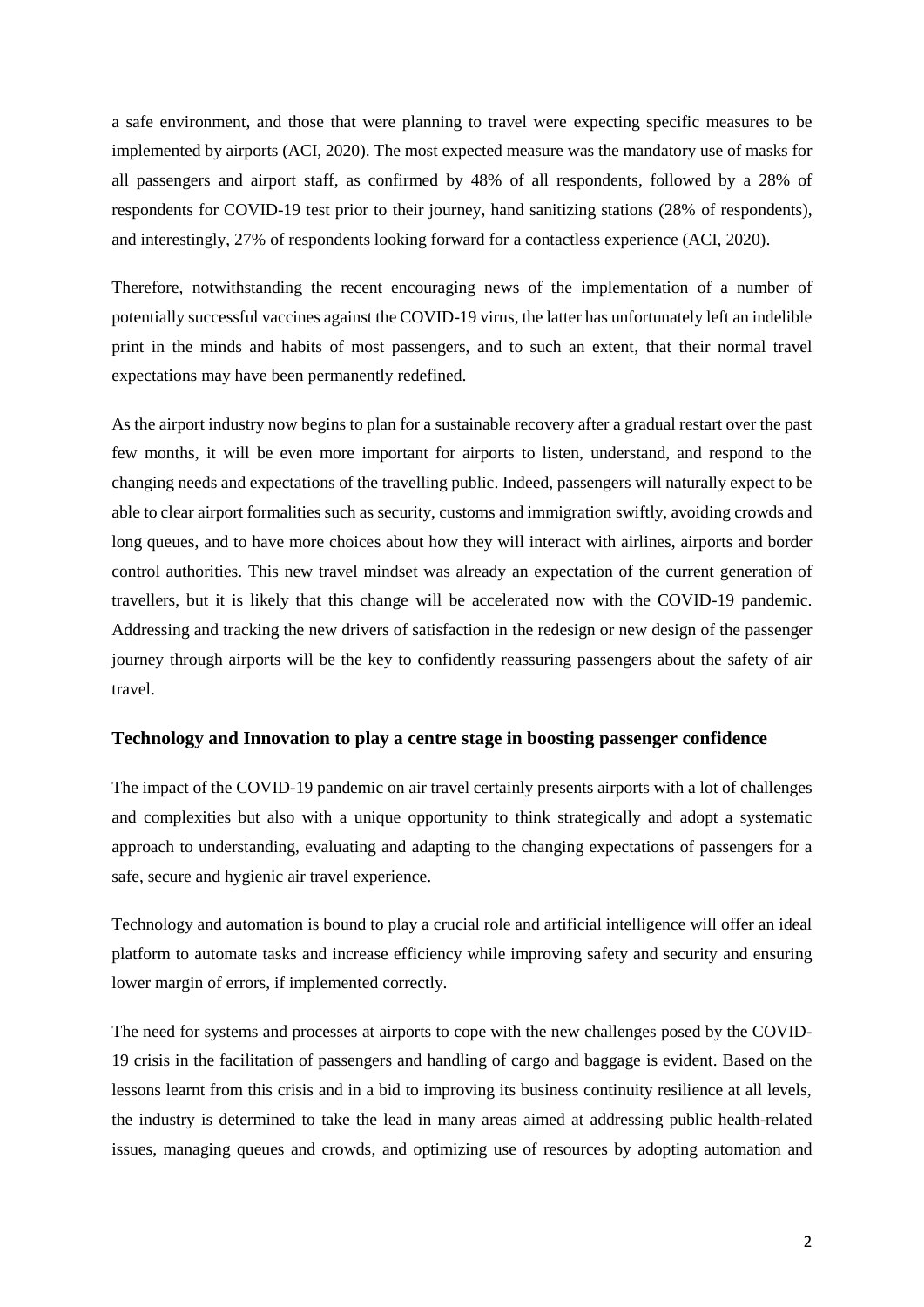advanced technologies, facilitating data exchange and embracing digital solutions such as biometric recognition technology.

There are numbers of areas where significant opportunities exist within the control of national authorities to foster the introduction of technology and innovation, such as enabling faster clearance of passengers by border control agencies, promoting adoption of automated and electronic processing by customs, and simplifying inspection points throughout the passenger journey at airports. In a nutshell, this crisis must actually be regarded as the catalyst for change to swiftly embrace technology and innovation in passenger processing in the airport industry, and review and adapt all the national regulatory frameworks needed to support the change.

#### **Growing appeal for touchless and remote processes**

The current crisis has highlighted the need for greater use of mobile and automated solutions, including touchless self-service and biometrics, and the greater use of data, including health information, to enable seamless and safe air travel.

Digital transformation will play a more prominent role in ensuring that efficiency, safety and customer experience are all addressed at passenger touchpoints such as: check-in, self-service bag drops, security checkpoint, border control and boarding gates, and retail and duty-free outlets, amongst others. Touchless processes will undoubtedly be an integral part of the future of air travel. Whilst this is not a new concept, having be around for some years now and forming the backbone of ACI's vision for the future of travel, this pandemic has certainly accelerated its adoption. Many airports and airlines have already turned to touchless kiosks or virtual/mobile processing to replace traditional check-in and bag drop functions.

The accelerated use of digital identity, and potentially coupled with some health information, to provide clearance for passengers to travel, is likely to gain much momentum. In the short term, this may be proof of COVID-19 test results, and in the longer term evidence of vaccination against COVID-19.

Some passenger processes will also take place off-airport before the start of the journey so that less face-to-face contact is required. For instance, check-in and bag drop processes may move largely offairport, to hotels and conference centres, and services will more commonly include bag pick-up and delivery. A greater and smarter integration with other transit systems is also expected in order to enable a more seamless and touchless journey. These approaches will eliminate or greatly reduce the need for physical exchange of travel documents between staff and passengers. It may also speed the overall passenger process, with the benefit of enhanced health protection, and resulting in reduced queuing and other process efficiencies which is much needed at a time when revenues are severely impacted.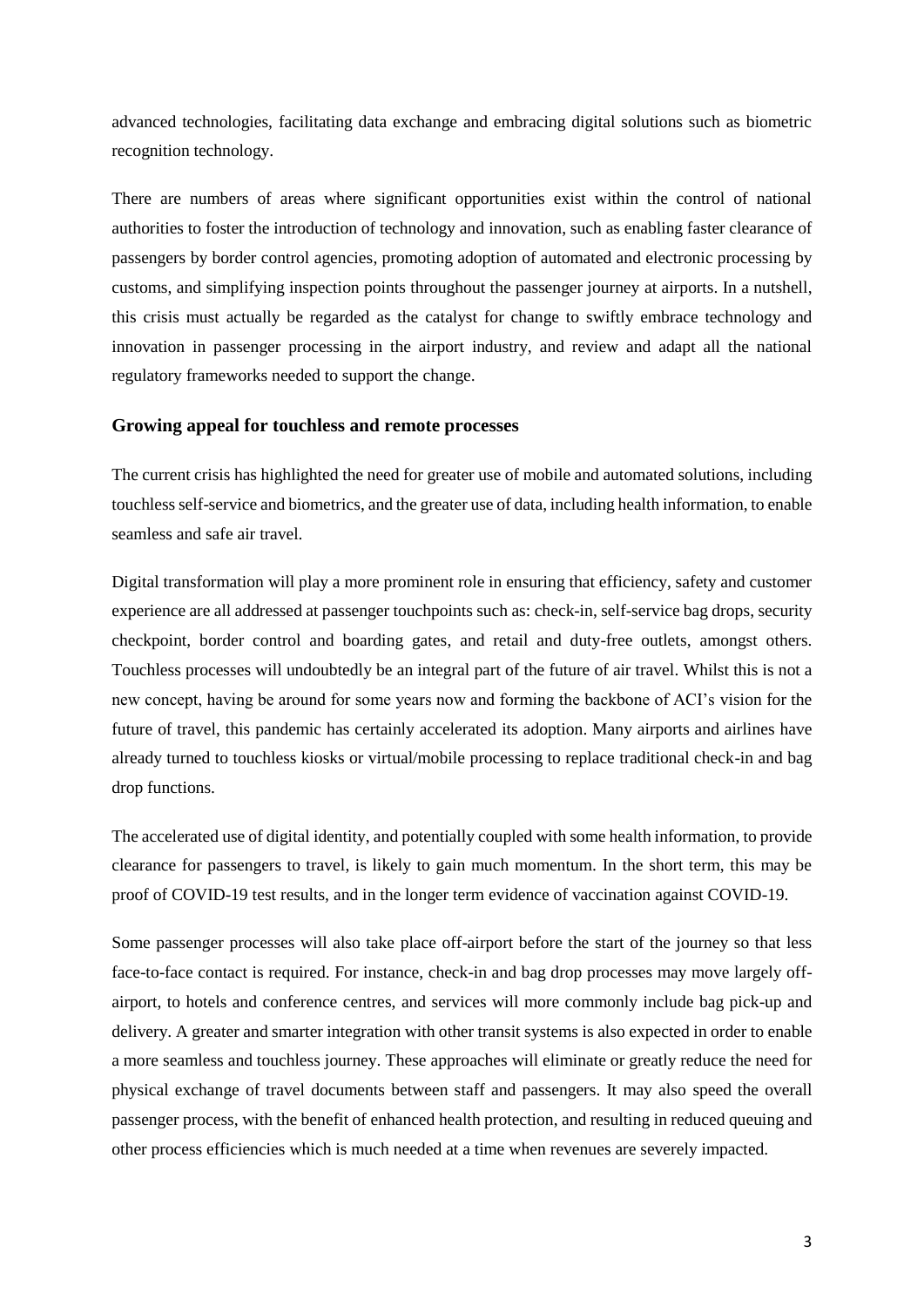## **The situation at African airports**

Africa, the second-largest and second-most populous continent, is unfortunately still lagging behind when it comes to the introduction and use of technology in delivering new and innovative passenger processing and improved customer experience at airports.

This current state is mainly due to barriers posed by the current complexity of introducing digitalisation in airport processes, data ownership issues, lack of stakeholders' collaboration, regulatory obstacles to enable fully online or mobile processes and funding priorities not necessarily geared towards technology and innovation. For instance, most African countries currently do not have biometric passports or national identification cards which enable the chips in those documents to store the biometric data passengers, which is the first main requirement to positively identifying a passenger in the travel process and thus allow for contactless experience. Data ownership is also a huge challenge in Africa with governments claiming the sole ownership and not allowing third parties to access, verify or use biometric data.

Nevertheless, over the last years, a few countries in Africa, such as South Africa, Morocco and Ghana, have started to introduce technology to improve the overall passenger experience, mainly with selfservice and automated processes. Lanseria International Airport in South Africa is so far the only airport on the continent with self-bag drop facilities. The room for self-service and automation growth is huge on the continent, and with the COVID-19 pandemic, there is an opportunity for all African airports, irrespective of size, to embrace this technology as it will gradually and confidently help to embark on the contactless passenger journey experience. Addis Ababa Bole International Airport of Ethiopia has clearly understood this vision and is currently integrating this technology at its new airport.

#### **Financial implications versus long term investment**

It is important that in the process of introducing a contactless experience at airports, the entire journey must be redesigned to identify all the touchpoints that can be made contactless and this can be achieved through a journey mapping exercise taking into consideration the different passenger profiles, setting clear objectives and goals, and matching the technology that will fit each and every process. It is important to bear in mind that there is no "one size fits all". There is always a solution that fits every budget and every process.

Finance will indeed be an issue in the current testing times for the airport industry, but solutions implemented now will bring significant return on investment in the long term. Innovation does not have to mean expensive technology as better use of data for efficient operations, and a move to cloud-based computing may be low-hanging fruit to save costs in the short and long term. For instance, during the COVID-19 pandemic, the cargo industry has demonstrated this flexible approach and resilience when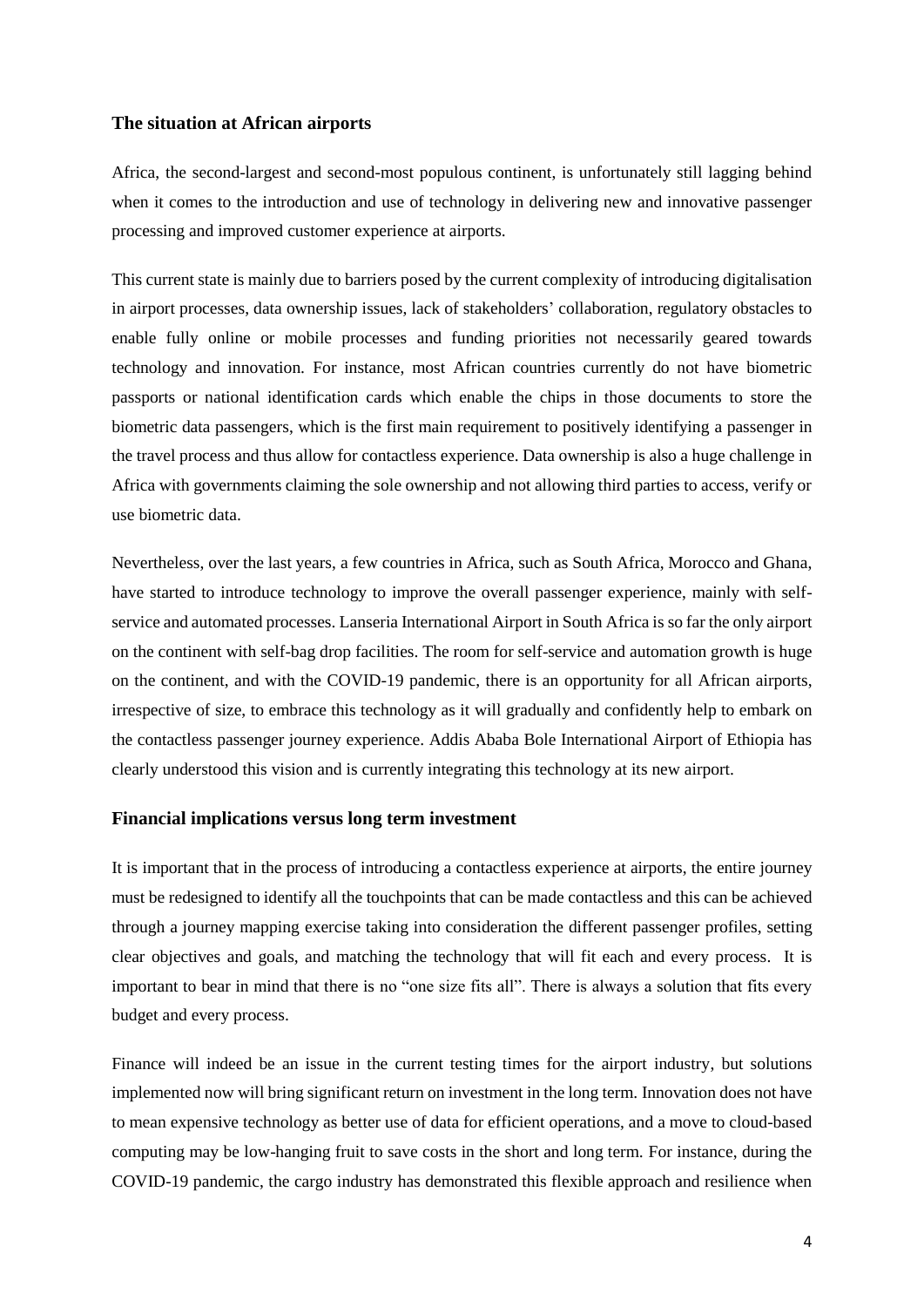substantial capacity constraints resulted from the imposed passenger travel restrictions. A harmonized approach to modify processes, e.g. loading cargo on aircraft and moving to paperless operations, overcame some significant challenges in exceedingly short time scales. The same approach should now be used in other areas of airport operations.

#### **The future of air travel as envisioned by the NEXTT initiative**

New Experience Travel Technologies (NEXTT) is a joint initiative of Airports Council International (ACI) and International Air Transport Association (IATA). NEXTT encapsulates the shared vision of both associations for the future of travel encompassing the complete journey from home to end destination by focusing on three concepts for passengers, baggage, cargo and aircraft operations, namely: (i) off-airport activities, (ii) advanced processing technology such as robotics and biometrics, and (iii) interactive decision-making (NEXTT, 2020).

The NEXTT vision used to remain a long-term focus on the future of travel for many airports, with its implementation considered in a phased manner. However, with the COVID-19 pandemic, the scenario is altogether different and the adoption of these concepts has become extremely relevant today and will certainly constitute the most relevant framework for airports willing to instil efficiency in their processes whilst at the same time complying with the needs of passengers for a safe, secure and healthy air travel experience.

Pre-COVID-19, NEXTT's vision of off-airport activities was that passengers would have full control of their journey in the comfort of their home prior to reaching the airport by providing them with a number options regarding online or mobile check-in procedures, off-airport baggage or cargo drop-off, travel authorisations and customs procedures to be managed digitally, and online shopping and booking of ancillary airport services, amongst others.

These off-airport options, as envisaged by NEXTT, are extremely relevant now during this ongoing crisis to reduce contact and crowding at airports, to help physical distancing and to alleviate on-site capacity airport constraints, and will certainly become even more relevant in the post-pandemic world. In addition, with health declaration being part and parcel of the mandatory border control formalities, the concept of a passenger's digital wallet, that will include all health-related information including COVID-19 test and vaccination, is bound to form an integral part of the off-airport passenger processing process in the future.

Pre-COVID-19, NEXTT's vision of advanced processing related to the use of technology for identification purposes, automation and robotics to create a seamless, secure and harmonised process for passengers and baggage handling at various automated touchpoints at airports, viz. document check at entry, check-in, self-service bag drops, access to security checkpoints, border control and boarding.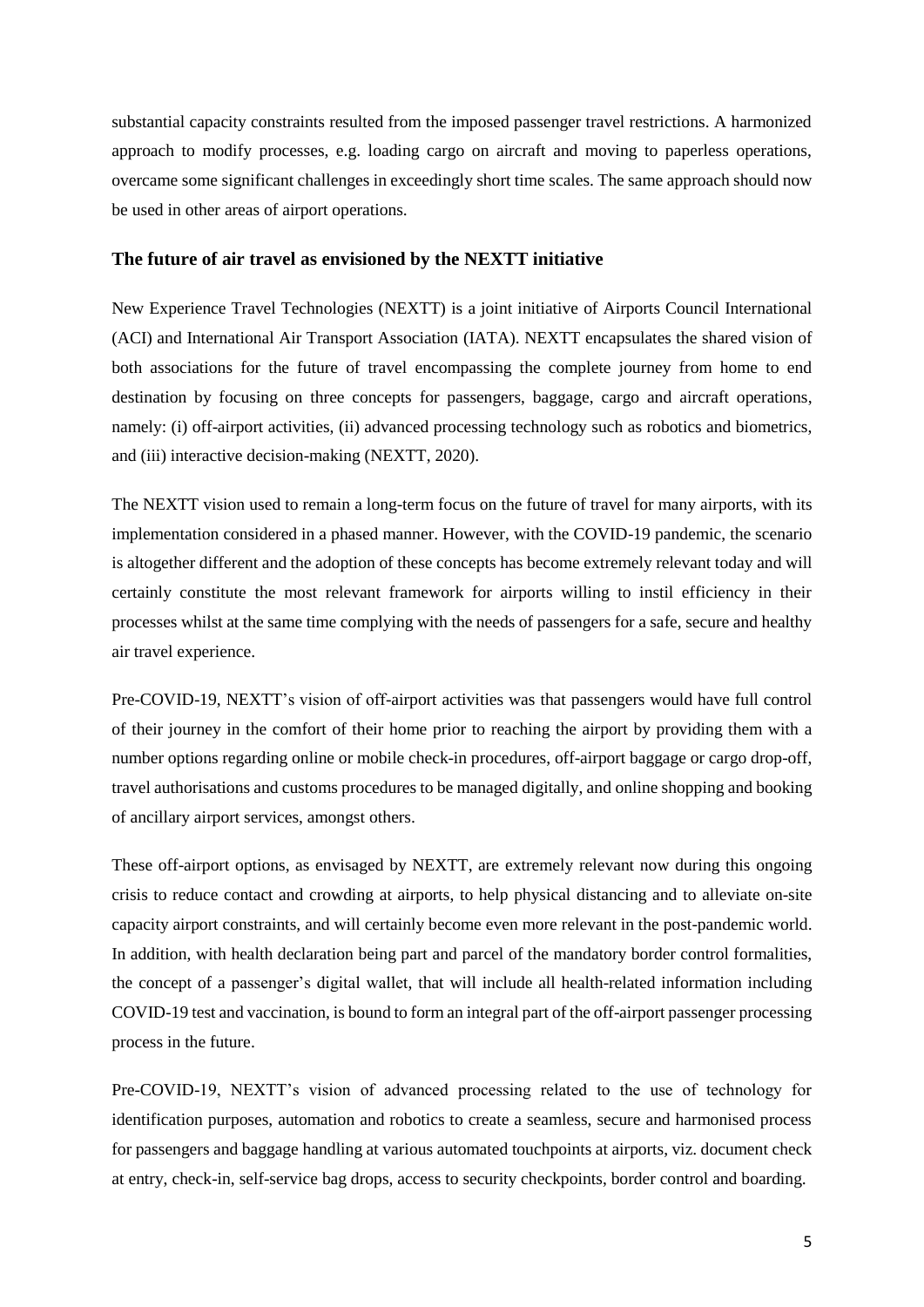In the post-pandemic world, the need for contactless processing will become an even stronger recommendation, if not a norm in the long term, as evidenced by the ICAO Council Aviation Recovery Taskforce (CART) Report and Recovery Guidelines released during the crisis, which now recommends the increased use of technology to facilitate contactless processing of passengers at various stages of their journey (ICAO, 2020). Thus, the passenger experience at the airport will involve the biometric verification of identity and health status at walking pace for a completely uninterrupted and touchless journey. Passenger touchpoints, such as kiosks and other process points, will be touchless, activated by biometric recognition, including voice or motion, and will the offer the possibility to seamlessly interact with mobile technologies.

Similarly, electronic bag tags will provide luggage with a digital identity and will help in reducing passenger and staff touchpoints to tag luggage, which is in line with the contactless journey experience envisaged during and post-COVID-19 crisis.

The third concept of NEXTT, i.e. interactive decision-making, is quite forward looking in terms of control and personalisation of the travel experience of passengers through a better communication and coordination of data sources. Airports would experience enhanced understanding of the needs of their passengers because of the collaboration offered with open Application Programming Interface (API) platforms. On the other hand, tracking technologies and situational awareness would increase the reactivity of passengers to changes made during their travel journey.

During the current crisis and in a post-COVID-19 world, the need for accurate, relevant and up-to-date information on travel requirements and authorizations, especially with respect to health protocols, has all its pertinence for passengers. For airports, advanced information on passengers and on their specific needs will also become key in anticipating potential issues and adjusting the processes and resources allocation to enable a pleasant and seamless passenger journey experience through the airport. Solutions, such as mobile apps and exchange of data through APIs, will be critical to enable passengers to navigate through their journeys.

## **The way forward**

Although short-term growth projections have dramatically changed, the need to provide immediate solutions required to mitigate COVID-19 risks when travelling, and to improve efficiency for airports and airlines remain key drivers of innovation and technology.

Around the world, technology, through contactless solutions, self-service and automated processes, and biometrics, is gradually taking the centre stage in helping both airports and airlines overcome the